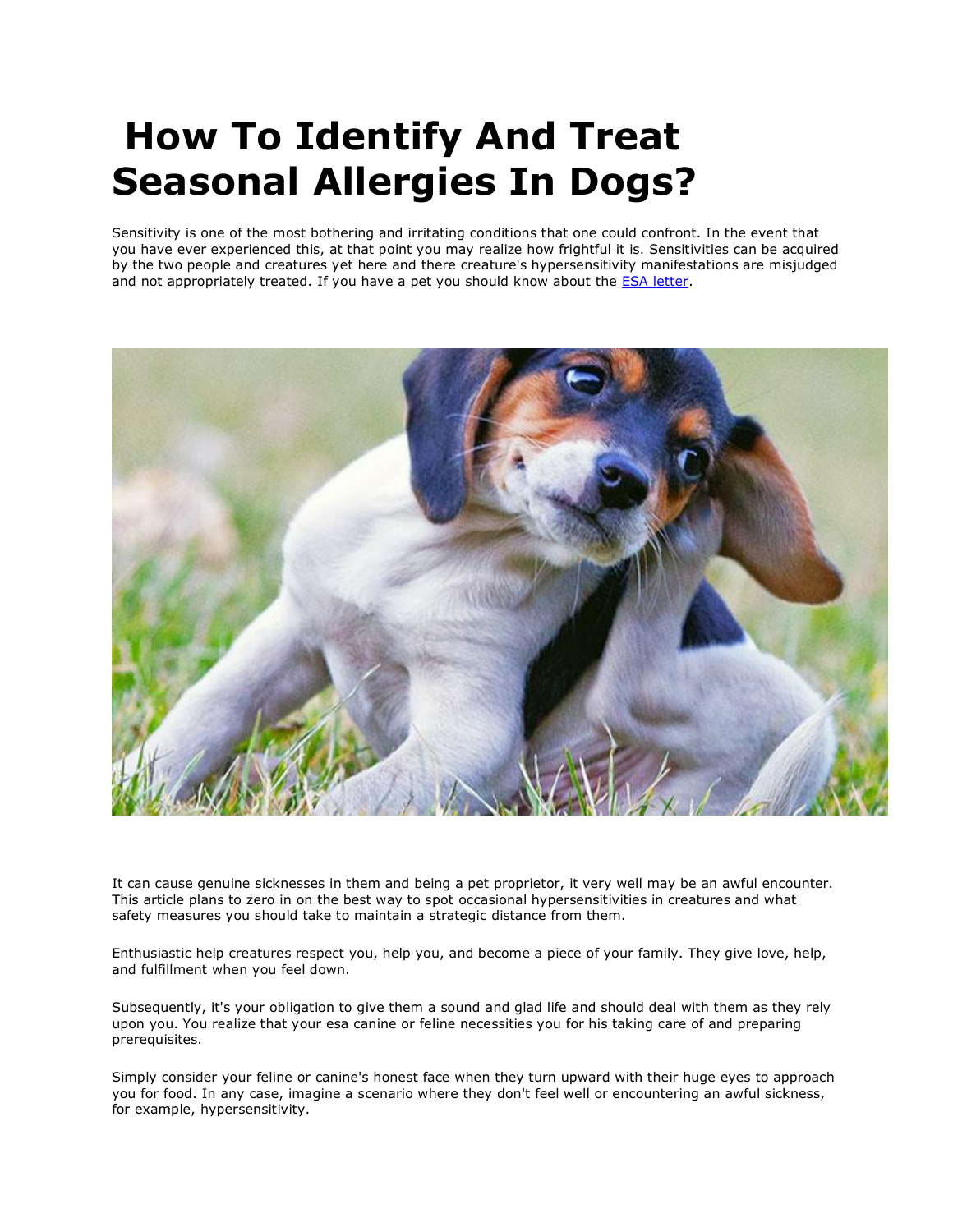Try not to be tragic. You can assist your little canine or cat with evading and treat sensitivities. In any case, one thing that ought to be cleared here. What happens when creatures get occasional hypersensitivities?

Tragically, more often than not, the proprietors neglect to analyze the indications that let creatures endure. This is something truly downright awful rather than error, pet proprietors ought to instruct themselves about diagnosing normal occasional hypersensitivities.

## **Occasional Allergies In Animals**

Creatures can develop occasional hypersensitivities simply like people from natural allergens, for example, dust, grass, and shape spores. In all actuality, you realize that homegrown creatures are more inclined to hypersensitivities than wild creatures. If you want to keep your pet inside your house you should have an [ESA letter for housing.](https://www.realesaletter.com/sample-esa-letter)

## **Explanations behind Seasonal Allergies In Tamed Animals**

It happens in light of the serious, flawless, and committed home climate just like not any more adjusted to occasional varieties as wild creatures.

Periods of living inside with people may sabotage the invulnerable arrangement of creatures. They may sniffle, fix, wheeze, and show irritated skin when presented to occasional changes.

These manifestations can likewise create when creatures experience the ill effects of respiratory diseases and that is the motivation behind why proprietors get muddled or misjudge their sensitivity indications. If you have a pet you should have an [emotional support animal letter.](https://www.realesaletter.com/sample-esa-letter)

## **Diagnosing Seasonal Allergies In ESA Cats And Dogs**

At the point when felines and canines scratch their bothersome skin, they get problem areas, thinning up top, and shedding that outcomes in open pores and different contaminations and must be dealt with in a split second.

There are two different kinds of skin sensitivities, for example, insect chomps and food hypersensitivities alongside occasional sensitivities that additionally cause bothersome skin.

#### **Visit The Vet**

The exceptionally principal thing that you ought to do is to take your pet to the vet at whatever point you notice any unfavorably susceptible manifestations in your feline or canine or some other creature.

Drug is obligatory and you should plan continuous vet visits to help your pet remain protected and sound.

#### **Home Medication**

Home drug must be given if the vet screens any occasional hypersensitivity and grants you to treat your pet at home.

Here are some solid cures that can be applied to make your passionate help canine or feline sound and safe.

## **Clean and Healthy Atmosphere:**

Keep your creatures in a more protected air, liberated from residue and creepy crawlies. Make a point to give them the climate that is the most appropriate during their sensitivities. If you do not have an ESA letter you can apply for [ESA letter online.](https://www.realesaletter.com/sample-esa-letter)